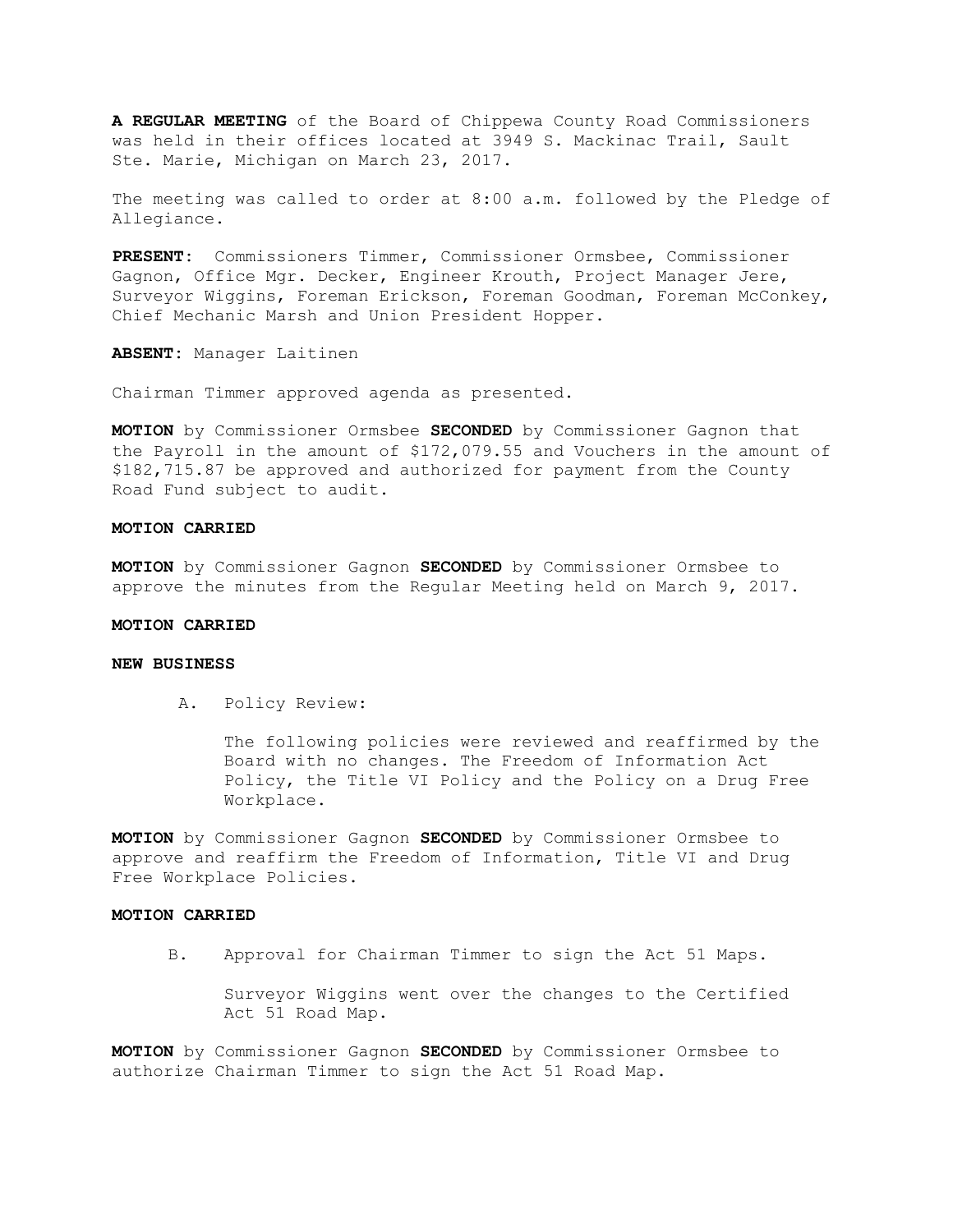#### **MOTION CARRIED**

C. 2017-2019 State Trunkline Mowing Bid Award.

 Project Manager Jere went over the one bid received from S&S Mowing. Their Bid covers three seasons 2017, 2018 and 2019 with three cuts per year. The bid total is \$325,017.

**MOTION** by Commissioner Gagnon **SECONDED** by Commissioner Ormsbee to accept the bid from S&S Mowing pending approval from the MDOT Administrative Board.

### **MOTION CARRIED**

### **PUBLIC COMMENTS**

Kinross Township Supervisor Moore Thanked the crew for keeping the potholes patched. Chairman Timmer asked about our hotpatch inventory. Foreman Erickson said the inventory in fine.

#### **STAFF REPORTS**

Foreman Erickson

- Spurt of Winter weather with high winds, drifting and slippery roads.
- Water problems have been greatly reduced.
- Graded a few gravel roads, many are still too wet.
- Garage clean-up and truck maintenance.
- Mechanic shop is caught up.

Foreman Goodman

- Winter weather with high winds & slippery roads.
- Chainsaw maintenance.
- Tree & brush clearing along Hulbert Road.

#### Foreman McConkey

- High winds causing drifting.
- Water is getting away well, very few problems.
- Garage Maintenance.

### Surveyor Wiggins

- Working on Act 51 maps.
- Ordered & set up new map plotter.
- DEQ Permits for the Hulbert Road project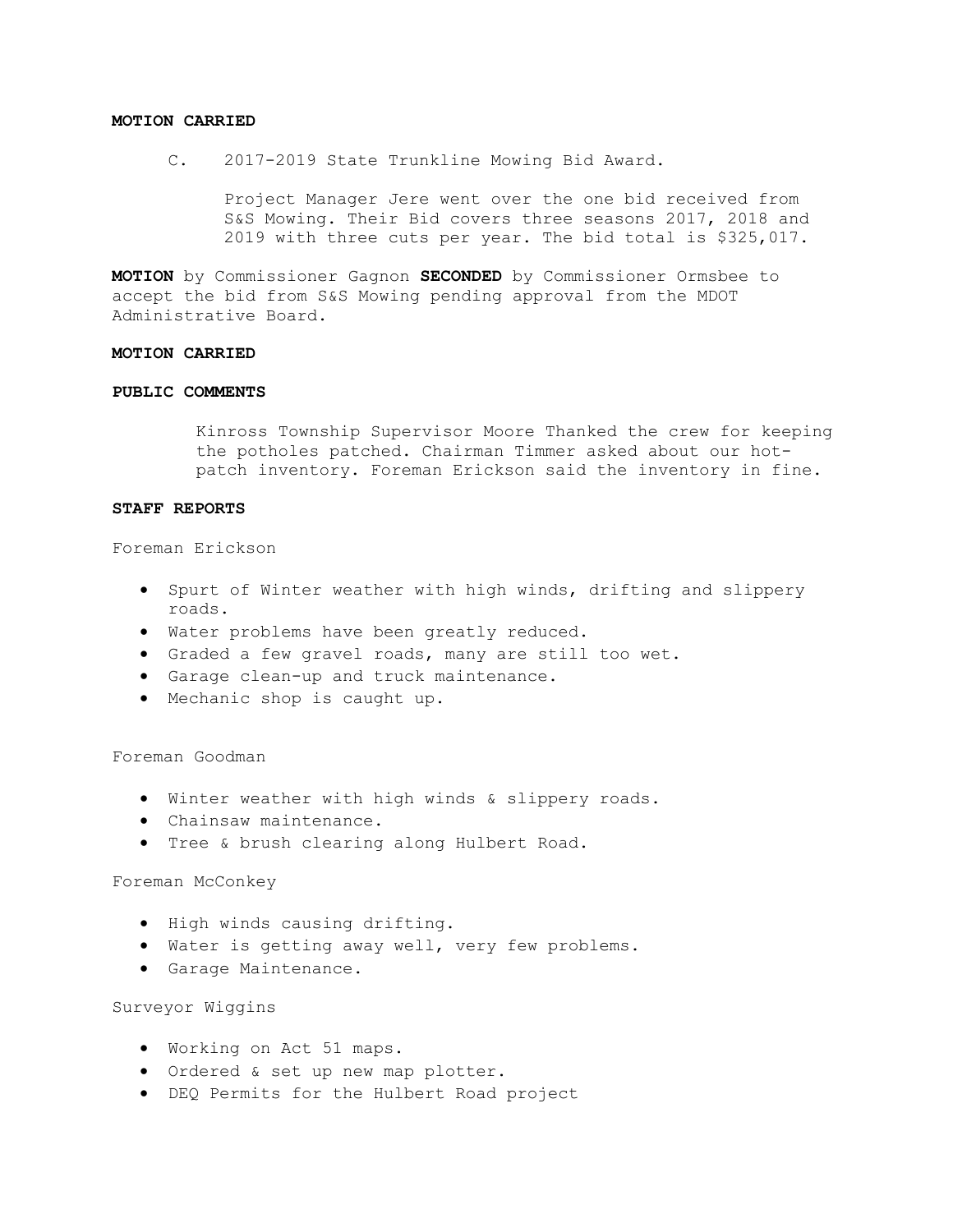#### Office Manager Decker

- Safety Meeting is scheduled for April 27, 2017.
- MSHA training is scheduled for May 2 & 3, 2017.
- Empower change over is going well.

Chairman Timmer asked if we have solved our access problems with the online CRASIF system. Office Manager Decker said he has brought in outside help to solve the compatibility issue.

Project Manager Jere

- Frost Laws are still in effect, issuing many permits.
- Working on the Agenda for the Safety Meeting.
- Had Garage walk-thru with Mike Shultz from MCRCSIP.

#### Engineer Krouth

- Attended the CRA Road show last week. The event was well attended and had great breakout sessions.
- Was contacted by the Federal Highway Engineering Committee. They would like to oversee the Lakeshore Dr. project.
- Nothing happening with the Little Rapids Project at this time. More to come soon.
- Finished the draft proposal for Riverside Dr., waiting on the DEQ permit.
- The Title Sheet for the Kincheloe Dr. to Country Club Dr. project is complete and ready for signatures.

**MOTION** by Commissioner Ormsbee **SECONDED** by Commissioner Gagnon to authorize Chairman Timmer to sign the Title Sheet for the Kincheloe Dr. to Country Club Dr. project in Kinross Township.

### **MOTION CARRIED**

• Rural Task Force Meeting is scheduled for Monday March 27th.

Chief Mechanic Marsh

- Going through the construction machinery.
- Sign Truck body research with Sign Foreman Young.
- Regular Maintenance.

Union President Hopper – No Report

## **OLD BUSINESS** None

#### **COUNTY COMMISSIONERS'COMMENTS** None